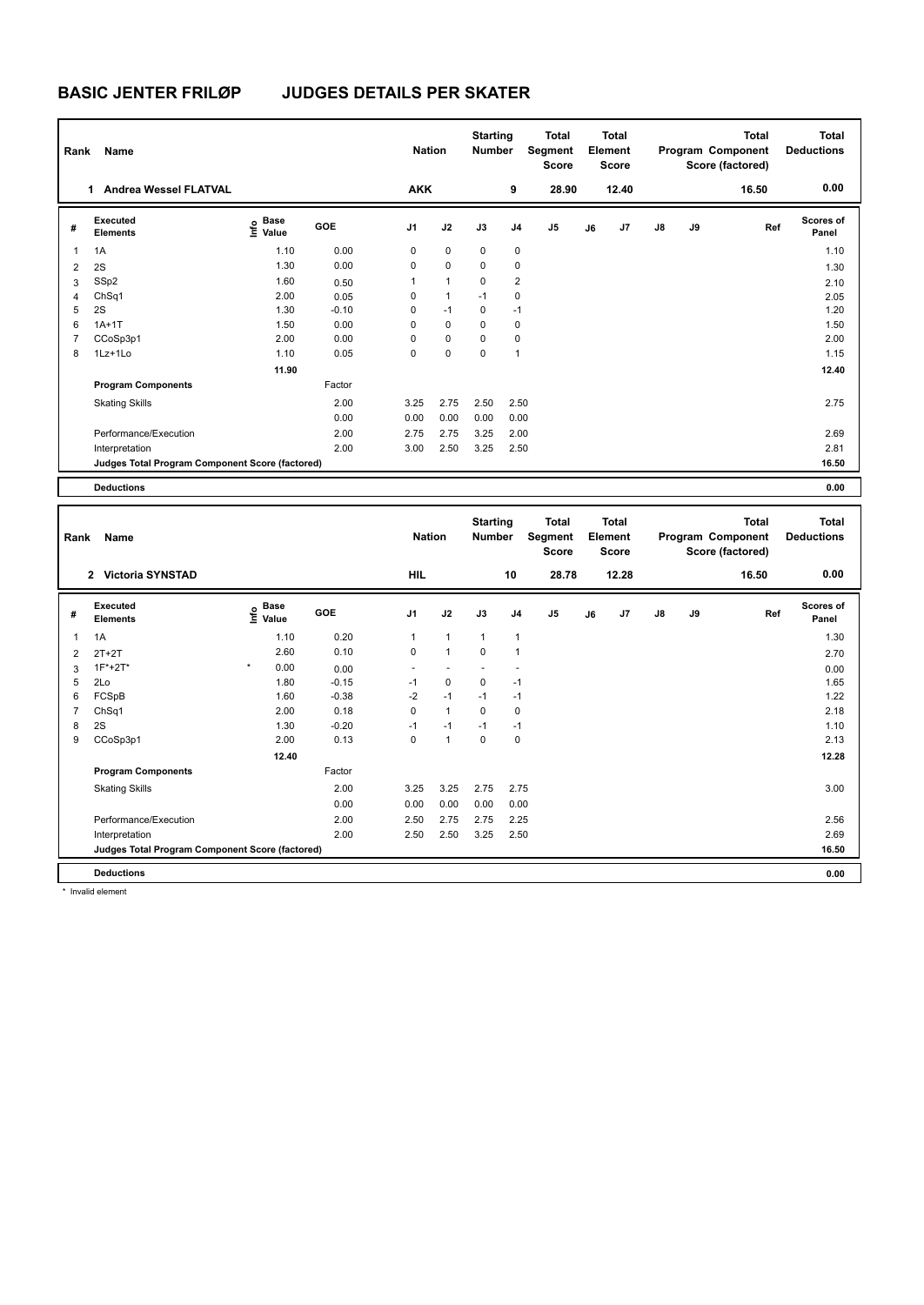| Rank           | Name                                            |         |                      |                   | <b>Nation</b>  |              | <b>Starting</b><br><b>Number</b> |                | <b>Total</b><br>Segment<br><b>Score</b> |    | <b>Total</b><br>Element<br><b>Score</b> |               |    | <b>Total</b><br>Program Component<br>Score (factored) | <b>Total</b><br><b>Deductions</b> |
|----------------|-------------------------------------------------|---------|----------------------|-------------------|----------------|--------------|----------------------------------|----------------|-----------------------------------------|----|-----------------------------------------|---------------|----|-------------------------------------------------------|-----------------------------------|
|                | <b>Ingrid NILSEN</b><br>3                       |         |                      |                   | SIL            |              |                                  | 12             | 28.73                                   |    | 11.47                                   |               |    | 18.26                                                 | 1.00                              |
| #              | Executed<br><b>Elements</b>                     | lnfo    | <b>Base</b><br>Value | GOE               | J <sub>1</sub> | J2           | J3                               | J <sub>4</sub> | J <sub>5</sub>                          | J6 | J <sub>7</sub>                          | $\mathsf{J}8$ | J9 | Ref                                                   | <b>Scores of</b><br>Panel         |
| $\mathbf{1}$   | 2Lo                                             |         | 1.80                 | $-0.38$           | $-1$           | $-1$         | $-1$                             | $-2$           |                                         |    |                                         |               |    |                                                       | 1.42                              |
| 2              | $2S+1T$                                         |         | 1.70                 | 0.00              | 0              | $\mathbf 0$  | $\mathbf 0$                      | $\mathbf 0$    |                                         |    |                                         |               |    |                                                       | 1.70                              |
| 3              | CCoSp3p1                                        |         | 2.00                 | 0.00              | 0              | $\mathbf 0$  | 0                                | 0              |                                         |    |                                         |               |    |                                                       | 2.00                              |
| 4              | 2S<                                             | $\prec$ | 0.90                 | $-0.60$           | $-3$           | $-3$         | $-3$                             | $-3$           |                                         |    |                                         |               |    |                                                       | 0.30                              |
| 5              | 2Lo                                             |         | 1.80                 | $-0.90$           | $-3$           | $-3$         | $-3$                             | $-3$           |                                         |    |                                         |               |    |                                                       | 0.90                              |
| 6              | ChSq1                                           |         | 2.00                 | 0.53              | 0              | $\mathbf{1}$ | 1                                | $\mathbf{1}$   |                                         |    |                                         |               |    |                                                       | 2.53                              |
| $\overline{7}$ | $1A+1T$                                         |         | 1.50                 | 0.00              | 0              | 0            | 0                                | 0              |                                         |    |                                         |               |    |                                                       | 1.50                              |
| 8              | LSp1                                            |         | 1.50                 | $-0.38$           | $-2$           | $-1$         | $-1$                             | $-1$           |                                         |    |                                         |               |    |                                                       | 1.12                              |
|                |                                                 |         | 13.20                |                   |                |              |                                  |                |                                         |    |                                         |               |    |                                                       | 11.47                             |
|                | <b>Program Components</b>                       |         |                      | Factor            |                |              |                                  |                |                                         |    |                                         |               |    |                                                       |                                   |
|                | <b>Skating Skills</b>                           |         |                      | 2.00              | 3.25           | 3.25         | 3.25                             | 2.75           |                                         |    |                                         |               |    |                                                       | 3.13                              |
|                |                                                 |         |                      | 0.00              | 0.00           | 0.00         | 0.00                             | 0.00           |                                         |    |                                         |               |    |                                                       |                                   |
|                | Performance/Execution                           |         |                      | 2.00              | 2.75           | 2.75         | 3.25                             | 2.50           |                                         |    |                                         |               |    |                                                       | 2.81                              |
|                | Interpretation                                  |         |                      | 2.00              | 3.25           | 3.00         | 3.50                             | 3.00           |                                         |    |                                         |               |    |                                                       | 3.19                              |
|                | Judges Total Program Component Score (factored) |         |                      |                   |                |              |                                  |                |                                         |    |                                         |               |    |                                                       | 18.26                             |
|                | <b>Deductions</b>                               |         |                      | $-1.00$<br>Falls: |                |              |                                  |                |                                         |    |                                         |               |    |                                                       | $-1.00$                           |

< Under-rotated jump

| Rank | Name                                            |         |                                  |         | <b>Nation</b> |              | <b>Starting</b><br><b>Number</b> |                | <b>Total</b><br>Segment<br><b>Score</b> |    | <b>Total</b><br>Element<br><b>Score</b> |               |    | <b>Total</b><br>Program Component<br>Score (factored) | <b>Total</b><br><b>Deductions</b> |
|------|-------------------------------------------------|---------|----------------------------------|---------|---------------|--------------|----------------------------------|----------------|-----------------------------------------|----|-----------------------------------------|---------------|----|-------------------------------------------------------|-----------------------------------|
|      | 4 Ellen LERUM                                   |         |                                  |         | <b>BKK</b>    |              |                                  | 4              | 28.58                                   |    | 12.06                                   |               |    | 16.52                                                 | 0.00                              |
| #    | Executed<br><b>Elements</b>                     |         | <b>Base</b><br>e Base<br>⊑ Value | GOE     | J1            | J2           | J3                               | J <sub>4</sub> | J <sub>5</sub>                          | J6 | J7                                      | $\mathsf{J}8$ | J9 | Ref                                                   | <b>Scores of</b><br>Panel         |
| 1    | $1A+1L0$                                        |         | 1.60                             | 0.05    | $\mathbf 0$   | $\mathbf{1}$ | $\mathbf 0$                      | $\pmb{0}$      |                                         |    |                                         |               |    |                                                       | 1.65                              |
| 2    | $1$ Lo+ $2$ Lo<<                                | <<      | 1.00                             | $-0.25$ | $-2$          | $-3$         | $-2$                             | $-3$           |                                         |    |                                         |               |    |                                                       | 0.75                              |
| 3    | 2S<                                             | $\prec$ | 0.90                             | $-0.25$ | $-1$          | $-2$         | $-1$                             | $-1$           |                                         |    |                                         |               |    |                                                       | 0.65                              |
| 4    | 2S                                              |         | 1.30                             | $-0.40$ | $-1$          | $-2$         | $-2$                             | $-3$           |                                         |    |                                         |               |    |                                                       | 0.90                              |
| 5    | Ch <sub>Sq1</sub>                               |         | 2.00                             | 0.23    | 0             | $\mathbf{1}$ | $-1$                             | 1              |                                         |    |                                         |               |    |                                                       | 2.23                              |
| 6    | CCoSp3p3                                        |         | 3.00                             | 0.13    | 0             | 0            | $\Omega$                         | $\mathbf{1}$   |                                         |    |                                         |               |    |                                                       | 3.13                              |
| 7    | 1A                                              |         | 1.10                             | $-0.20$ | $-1$          | $-1$         | $-1$                             | $-1$           |                                         |    |                                         |               |    |                                                       | 0.90                              |
| 8    | SSp2                                            |         | 1.60                             | 0.25    | 0             | $\mathbf{1}$ | $\mathbf 0$                      | 1              |                                         |    |                                         |               |    |                                                       | 1.85                              |
|      |                                                 |         | 12.50                            |         |               |              |                                  |                |                                         |    |                                         |               |    |                                                       | 12.06                             |
|      | <b>Program Components</b>                       |         |                                  | Factor  |               |              |                                  |                |                                         |    |                                         |               |    |                                                       |                                   |
|      | <b>Skating Skills</b>                           |         |                                  | 2.00    | 2.75          | 2.00         | 2.75                             | 2.25           |                                         |    |                                         |               |    |                                                       | 2.44                              |
|      |                                                 |         |                                  | 0.00    | 0.00          | 0.00         | 0.00                             | 0.00           |                                         |    |                                         |               |    |                                                       |                                   |
|      | Performance/Execution                           |         |                                  | 2.00    | 3.00          | 2.75         | 3.00                             | 2.75           |                                         |    |                                         |               |    |                                                       | 2.88                              |
|      | Interpretation                                  |         |                                  | 2.00    | 3.50          | 2.75         | 2.50                             | 3.00           |                                         |    |                                         |               |    |                                                       | 2.94                              |
|      | Judges Total Program Component Score (factored) |         |                                  |         |               |              |                                  |                |                                         |    |                                         |               |    |                                                       | 16.52                             |
|      | <b>Deductions</b>                               |         |                                  |         |               |              |                                  |                |                                         |    |                                         |               |    |                                                       | 0.00                              |

< Under-rotated jump << Downgraded jump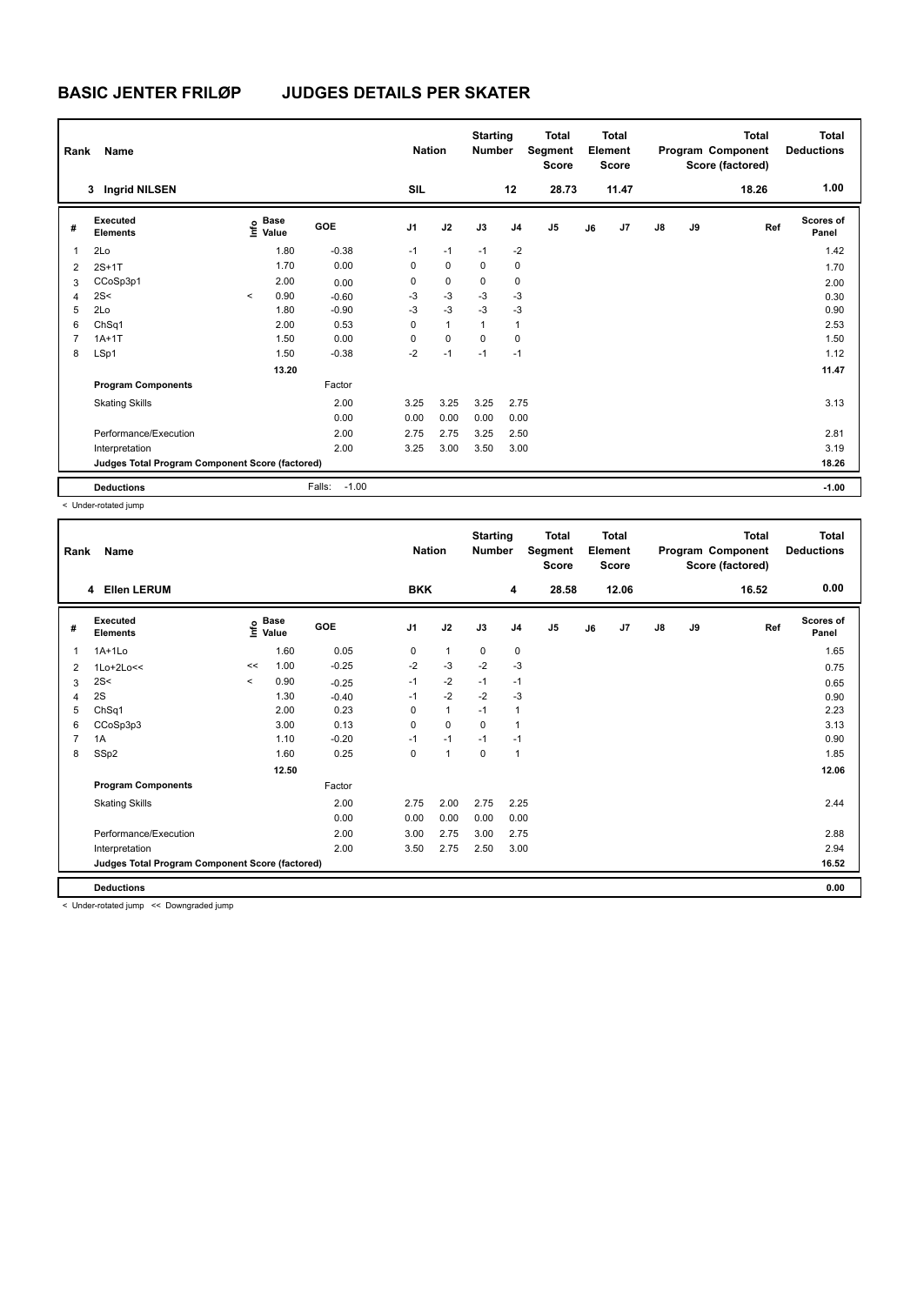| Rank           | <b>Name</b>                                     |                                    |         | <b>Nation</b>  |             | <b>Starting</b><br><b>Number</b> |                | <b>Total</b><br>Segment<br><b>Score</b> |    | <b>Total</b><br>Element<br><b>Score</b> |               |    | Total<br>Program Component<br>Score (factored) | <b>Total</b><br><b>Deductions</b> |
|----------------|-------------------------------------------------|------------------------------------|---------|----------------|-------------|----------------------------------|----------------|-----------------------------------------|----|-----------------------------------------|---------------|----|------------------------------------------------|-----------------------------------|
|                | <b>Andrea NILSEN</b><br>5.                      |                                    |         | <b>BKK</b>     |             |                                  | 1              | 27.11                                   |    | 12.59                                   |               |    | 14.52                                          | 0.00                              |
| #              | Executed<br><b>Elements</b>                     | <b>Base</b><br>$\frac{6}{5}$ Value | GOE     | J <sub>1</sub> | J2          | J3                               | J <sub>4</sub> | J <sub>5</sub>                          | J6 | J7                                      | $\mathsf{J}8$ | J9 | Ref                                            | <b>Scores of</b><br>Panel         |
| $\mathbf{1}$   | 1A                                              | 1.10                               | 0.00    | 0              | $\mathbf 0$ | 0                                | 0              |                                         |    |                                         |               |    |                                                | 1.10                              |
| 2              | $2Lo+2T$                                        | 3.10                               | 0.00    | 0              | $-1$        | $\mathbf 0$                      | $\overline{1}$ |                                         |    |                                         |               |    |                                                | 3.10                              |
| 3              | $2S+1T$                                         | 1.70                               | $-0.20$ | $-1$           | $-1$        | $-2$                             | 0              |                                         |    |                                         |               |    |                                                | 1.50                              |
| 4              | CCoSp2p2                                        | 2.00                               | $-0.03$ | 0              | $-1$        | $-1$                             | $\overline{1}$ |                                         |    |                                         |               |    |                                                | 1.97                              |
| 5              | 2Lo                                             | 1.80                               | $-0.53$ | $-2$           | $-2$        | $-2$                             | $-1$           |                                         |    |                                         |               |    |                                                | 1.27                              |
| 6              | ChSq1                                           | 2.00                               | 0.05    | $\Omega$       | $\mathbf 0$ | $-1$                             | $\overline{1}$ |                                         |    |                                         |               |    |                                                | 2.05                              |
| $\overline{7}$ | 2F                                              | 1.90                               | $-0.30$ | $-1$           | $-1$        | $-1$                             | $-1$           |                                         |    |                                         |               |    |                                                | 1.60                              |
| 8              | CSSp                                            | 0.00                               | 0.00    |                |             |                                  |                |                                         |    |                                         |               |    |                                                | 0.00                              |
|                |                                                 | 13.60                              |         |                |             |                                  |                |                                         |    |                                         |               |    |                                                | 12.59                             |
|                | <b>Program Components</b>                       |                                    | Factor  |                |             |                                  |                |                                         |    |                                         |               |    |                                                |                                   |
|                | <b>Skating Skills</b>                           |                                    | 2.00    | 3.25           | 2.75        | 2.25                             | 2.50           |                                         |    |                                         |               |    |                                                | 2.69                              |
|                |                                                 |                                    | 0.00    | 0.00           | 0.00        | 0.00                             | 0.00           |                                         |    |                                         |               |    |                                                |                                   |
|                | Performance/Execution                           |                                    | 2.00    | 2.25           | 2.50        | 2.00                             | 2.00           |                                         |    |                                         |               |    |                                                | 2.19                              |
|                | Interpretation                                  |                                    | 2.00    | 2.75           | 2.50        | 1.75                             | 2.50           |                                         |    |                                         |               |    |                                                | 2.38                              |
|                | Judges Total Program Component Score (factored) |                                    |         |                |             |                                  |                |                                         |    |                                         |               |    |                                                | 14.52                             |
|                | <b>Deductions</b>                               |                                    |         |                |             |                                  |                |                                         |    |                                         |               |    |                                                | 0.00                              |

| Rank           | <b>Name</b>                                     |                                           |                   | <b>Nation</b>  |              | <b>Starting</b><br><b>Number</b> |                | <b>Total</b><br>Segment<br><b>Score</b> |    | <b>Total</b><br>Element<br><b>Score</b> |               |    | <b>Total</b><br>Program Component<br>Score (factored) | <b>Total</b><br><b>Deductions</b> |
|----------------|-------------------------------------------------|-------------------------------------------|-------------------|----------------|--------------|----------------------------------|----------------|-----------------------------------------|----|-----------------------------------------|---------------|----|-------------------------------------------------------|-----------------------------------|
|                | 6 Ingunn Liurong JONSON                         |                                           |                   | OI             |              |                                  | 5              | 26.31                                   |    | 10.69                                   |               |    | 16.62                                                 | 1.00                              |
| #              | Executed<br><b>Elements</b>                     | $\frac{e}{E}$ Base<br>$\frac{E}{E}$ Value | <b>GOE</b>        | J <sub>1</sub> | J2           | J3                               | J <sub>4</sub> | J <sub>5</sub>                          | J6 | J7                                      | $\mathsf{J}8$ | J9 | Ref                                                   | <b>Scores of</b><br>Panel         |
| -1             | $1A+1L0$                                        | 1.60                                      | 0.05              | 0              | $\mathbf 0$  | 0                                | 1              |                                         |    |                                         |               |    |                                                       | 1.65                              |
| 2              | $1Lo+2S$                                        | 1.80                                      | $-0.60$           | $-3$           | -3           | $-3$                             | $-3$           |                                         |    |                                         |               |    |                                                       | 1.20                              |
| 3              | 2Lo                                             | 1.80                                      | $-0.83$           | -3             | $-3$         | -3                               | $-2$           |                                         |    |                                         |               |    |                                                       | 0.97                              |
| $\overline{4}$ | 2S                                              | 1.30                                      | $-0.45$           | $-2$           | $-2$         | $-2$                             | $-3$           |                                         |    |                                         |               |    |                                                       | 0.85                              |
| 5              | CCoSp3p1                                        | 2.00                                      | $-0.60$           | $-2$           | $-2$         | $-1$                             | $-3$           |                                         |    |                                         |               |    |                                                       | 1.40                              |
| 6              | CoSp3p1                                         | 1.70                                      | $-0.23$           | $-1$           | $\mathbf 0$  | $-1$                             | $-1$           |                                         |    |                                         |               |    |                                                       | 1.47                              |
| 7              | ChSq1                                           | 2.00                                      | 0.05              | 0              | $\mathbf{1}$ | 0                                | $-1$           |                                         |    |                                         |               |    |                                                       | 2.05                              |
| 8              | 1A                                              | 1.10                                      | 0.00              | 0              | $\pmb{0}$    | $\mathbf 0$                      | 0              |                                         |    |                                         |               |    |                                                       | 1.10                              |
|                |                                                 | 13.30                                     |                   |                |              |                                  |                |                                         |    |                                         |               |    |                                                       | 10.69                             |
|                | <b>Program Components</b>                       |                                           | Factor            |                |              |                                  |                |                                         |    |                                         |               |    |                                                       |                                   |
|                | <b>Skating Skills</b>                           |                                           | 2.00              | 3.50           | 2.25         | 3.00                             | 3.00           |                                         |    |                                         |               |    |                                                       | 2.94                              |
|                |                                                 |                                           | 0.00              | 0.00           | 0.00         | 0.00                             | 0.00           |                                         |    |                                         |               |    |                                                       |                                   |
|                | Performance/Execution                           |                                           | 2.00              | 2.75           | 2.25         | 3.25                             | 2.00           |                                         |    |                                         |               |    |                                                       | 2.56                              |
|                | Interpretation                                  |                                           | 2.00              | 3.00           | 2.50         | 3.25                             | 2.50           |                                         |    |                                         |               |    |                                                       | 2.81                              |
|                | Judges Total Program Component Score (factored) |                                           |                   |                |              |                                  |                |                                         |    |                                         |               |    |                                                       | 16.62                             |
|                | <b>Deductions</b>                               |                                           | $-1.00$<br>Falls: |                |              |                                  |                |                                         |    |                                         |               |    |                                                       | $-1.00$                           |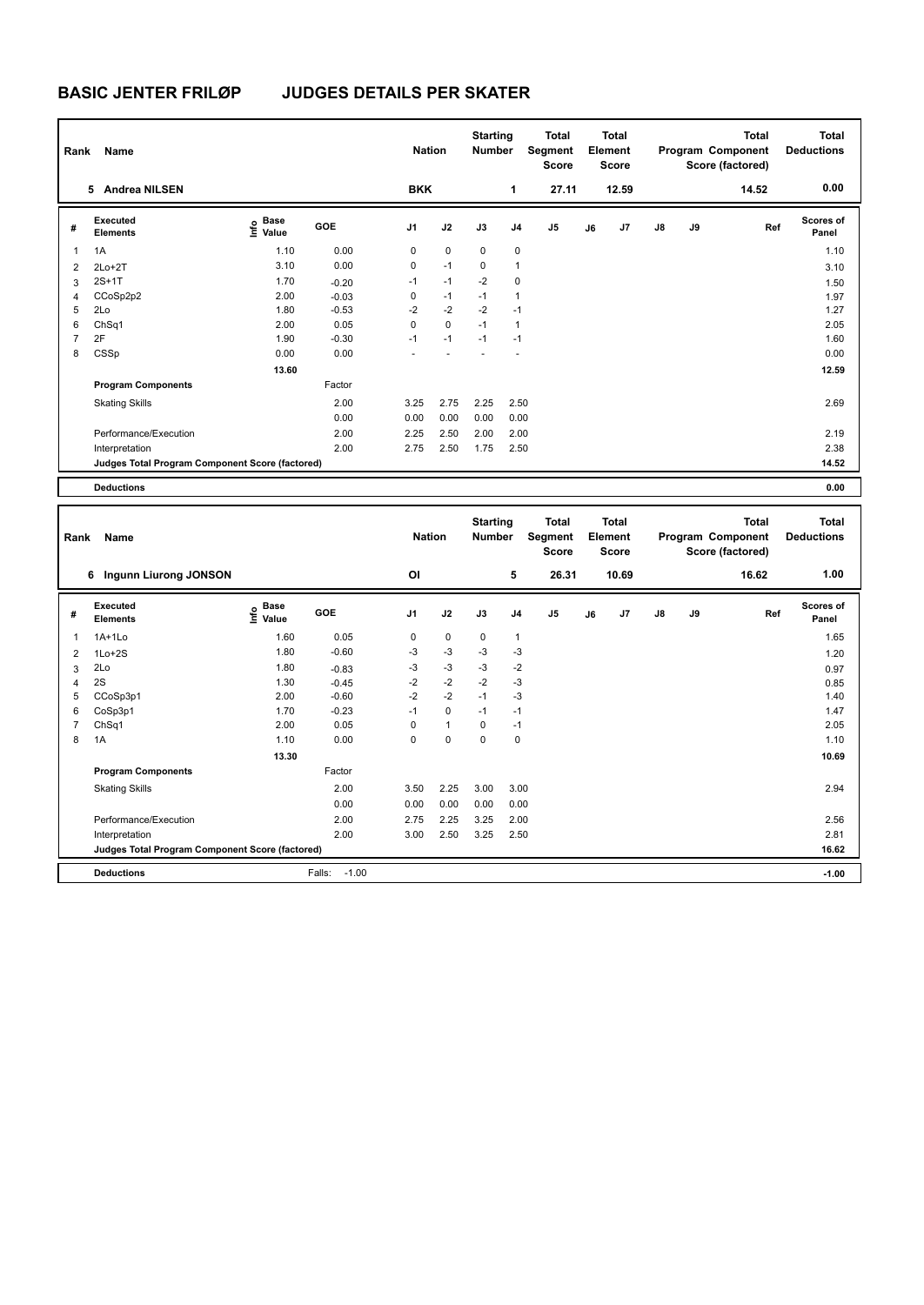| Rank           | Name                                            |    |                                      |         | <b>Nation</b>  |              | <b>Starting</b><br><b>Number</b> |                | <b>Total</b><br>Segment<br>Score |    | <b>Total</b><br>Element<br><b>Score</b> |               |    | <b>Total</b><br>Program Component<br>Score (factored) | Total<br><b>Deductions</b> |
|----------------|-------------------------------------------------|----|--------------------------------------|---------|----------------|--------------|----------------------------------|----------------|----------------------------------|----|-----------------------------------------|---------------|----|-------------------------------------------------------|----------------------------|
|                | Ella Sofia ROLL-LUND<br>7                       |    |                                      |         | <b>OSK</b>     |              |                                  | 6              | 25.79                            |    | 10.55                                   |               |    | 15.24                                                 | 0.00                       |
| #              | Executed<br><b>Elements</b>                     |    | Base<br>e <sup>Base</sup><br>⊆ Value | GOE     | J <sub>1</sub> | J2           | J3                               | J <sub>4</sub> | J <sub>5</sub>                   | J6 | J7                                      | $\mathsf{J}8$ | J9 | Ref                                                   | <b>Scores of</b><br>Panel  |
| $\overline{1}$ | 2T<<                                            | << | 0.40                                 | $-0.30$ | $-3$           | $-3$         | $-3$                             | $-3$           |                                  |    |                                         |               |    |                                                       | 0.10                       |
| $\overline{2}$ | $1A+1T$                                         |    | 1.50                                 | 0.00    | 0              | $\mathbf 0$  | $\Omega$                         | $\mathbf 0$    |                                  |    |                                         |               |    |                                                       | 1.50                       |
| 3              | CCoSp2p2                                        |    | 2.00                                 | 0.00    | 0              | $\mathbf 0$  | 0                                | 0              |                                  |    |                                         |               |    |                                                       | 2.00                       |
| 4              | 2S                                              |    | 1.30                                 | 0.00    | 0              | $\mathbf 0$  | 0                                | 0              |                                  |    |                                         |               |    |                                                       | 1.30                       |
| 5              | ChSq1                                           |    | 2.00                                 | 0.05    | $-1$           | $\mathbf{1}$ | $\Omega$                         | 0              |                                  |    |                                         |               |    |                                                       | 2.05                       |
| 6              | $1F+1T$                                         |    | 0.90                                 | $-0.10$ | $-1$           | $-1$         | $-1$                             | $-1$           |                                  |    |                                         |               |    |                                                       | 0.80                       |
| $\overline{7}$ | 1A                                              |    | 1.10                                 | 0.00    | 0              | 0            | 0                                | 0              |                                  |    |                                         |               |    |                                                       | 1.10                       |
| 8              | CoSp3p1                                         |    | 1.70                                 | 0.00    | 0              | 0            | 0                                | 0              |                                  |    |                                         |               |    |                                                       | 1.70                       |
|                |                                                 |    | 10.90                                |         |                |              |                                  |                |                                  |    |                                         |               |    |                                                       | 10.55                      |
|                | <b>Program Components</b>                       |    |                                      | Factor  |                |              |                                  |                |                                  |    |                                         |               |    |                                                       |                            |
|                | <b>Skating Skills</b>                           |    |                                      | 2.00    | 2.75           | 2.50         | 3.00                             | 2.00           |                                  |    |                                         |               |    |                                                       | 2.56                       |
|                |                                                 |    |                                      | 0.00    | 0.00           | 0.00         | 0.00                             | 0.00           |                                  |    |                                         |               |    |                                                       |                            |
|                | Performance/Execution                           |    |                                      | 2.00    | 2.75           | 2.25         | 2.50                             | 1.75           |                                  |    |                                         |               |    |                                                       | 2.31                       |
|                | Interpretation                                  |    |                                      | 2.00    | 3.00           | 2.75         | 2.75                             | 2.50           |                                  |    |                                         |               |    |                                                       | 2.75                       |
|                | Judges Total Program Component Score (factored) |    |                                      |         |                |              |                                  |                |                                  |    |                                         |               |    |                                                       | 15.24                      |
|                | <b>Deductions</b>                               |    |                                      |         |                |              |                                  |                |                                  |    |                                         |               |    |                                                       | 0.00                       |

<< Downgraded jump

| Rank | <b>Name</b>                                     |    |                                             |         | <b>Nation</b> |             | <b>Starting</b><br><b>Number</b> |                | <b>Total</b><br>Segment<br><b>Score</b> |    | <b>Total</b><br>Element<br><b>Score</b> |               |    | <b>Total</b><br>Program Component<br>Score (factored) | <b>Total</b><br><b>Deductions</b> |
|------|-------------------------------------------------|----|---------------------------------------------|---------|---------------|-------------|----------------------------------|----------------|-----------------------------------------|----|-----------------------------------------|---------------|----|-------------------------------------------------------|-----------------------------------|
|      | <b>Ane Katrin ERVIK</b><br>8                    |    |                                             |         | <b>TSK</b>    |             |                                  | $\overline{2}$ | 23.53                                   |    | 8.39                                    |               |    | 15.14                                                 | 0.00                              |
| #    | Executed<br><b>Elements</b>                     |    | <b>Base</b><br>e <sup>Base</sup><br>⊆ Value | GOE     | J1            | J2          | J3                               | J <sub>4</sub> | J5                                      | J6 | J7                                      | $\mathsf{J}8$ | J9 | Ref                                                   | Scores of<br>Panel                |
| 1    | LSpB                                            |    | 1.20                                        | $-0.53$ | $-2$          | $-3$        | $-2$                             | $\mathbf 0$    |                                         |    |                                         |               |    |                                                       | 0.67                              |
| 2    | 1A                                              |    | 1.10                                        | $-0.20$ | $-1$          | $-1$        | $-1$                             | $-1$           |                                         |    |                                         |               |    |                                                       | 0.90                              |
| 3    | 2S                                              |    | 1.30                                        | 0.00    | 0             | $\mathbf 0$ | 0                                | 0              |                                         |    |                                         |               |    |                                                       | 1.30                              |
| 4    | $1F+1Lo$                                        |    | 1.00                                        | 0.00    | 0             | 0           | 0                                | 0              |                                         |    |                                         |               |    |                                                       | 1.00                              |
| 5    | $1A+1T<<$                                       | << | 1.10                                        | $-0.50$ | $-2$          | $-3$        | $-3$                             | $-2$           |                                         |    |                                         |               |    |                                                       | 0.60                              |
| 6    | ChSq1                                           |    | 2.00                                        | $-0.20$ | $-1$          | $-2$        | $\Omega$                         | $\mathbf{1}$   |                                         |    |                                         |               |    |                                                       | 1.80                              |
| 7    | 1Lo                                             |    | 0.50                                        | 0.00    | 0             | 0           | $\Omega$                         | 0              |                                         |    |                                         |               |    |                                                       | 0.50                              |
| 8    | CCoSp3p1                                        |    | 2.00                                        | $-0.38$ | $-1$          | $-2$        | $-2$                             | $\mathbf 0$    |                                         |    |                                         |               |    |                                                       | 1.62                              |
|      |                                                 |    | 10.20                                       |         |               |             |                                  |                |                                         |    |                                         |               |    |                                                       | 8.39                              |
|      | <b>Program Components</b>                       |    |                                             | Factor  |               |             |                                  |                |                                         |    |                                         |               |    |                                                       |                                   |
|      | <b>Skating Skills</b>                           |    |                                             | 2.00    | 2.75          | 1.50        | 2.50                             | 1.75           |                                         |    |                                         |               |    |                                                       | 2.13                              |
|      |                                                 |    |                                             | 0.00    | 0.00          | 0.00        | 0.00                             | 0.00           |                                         |    |                                         |               |    |                                                       |                                   |
|      | Performance/Execution                           |    |                                             | 2.00    | 3.25          | 1.75        | 3.00                             | 3.00           |                                         |    |                                         |               |    |                                                       | 2.75                              |
|      | Interpretation                                  |    |                                             | 2.00    | 3.00          | 2.00        | 3.00                             | 2.75           |                                         |    |                                         |               |    |                                                       | 2.69                              |
|      | Judges Total Program Component Score (factored) |    |                                             |         |               |             |                                  |                |                                         |    |                                         |               |    |                                                       | 15.14                             |
|      | <b>Deductions</b>                               |    |                                             |         |               |             |                                  |                |                                         |    |                                         |               |    |                                                       | 0.00                              |

<< Downgraded jump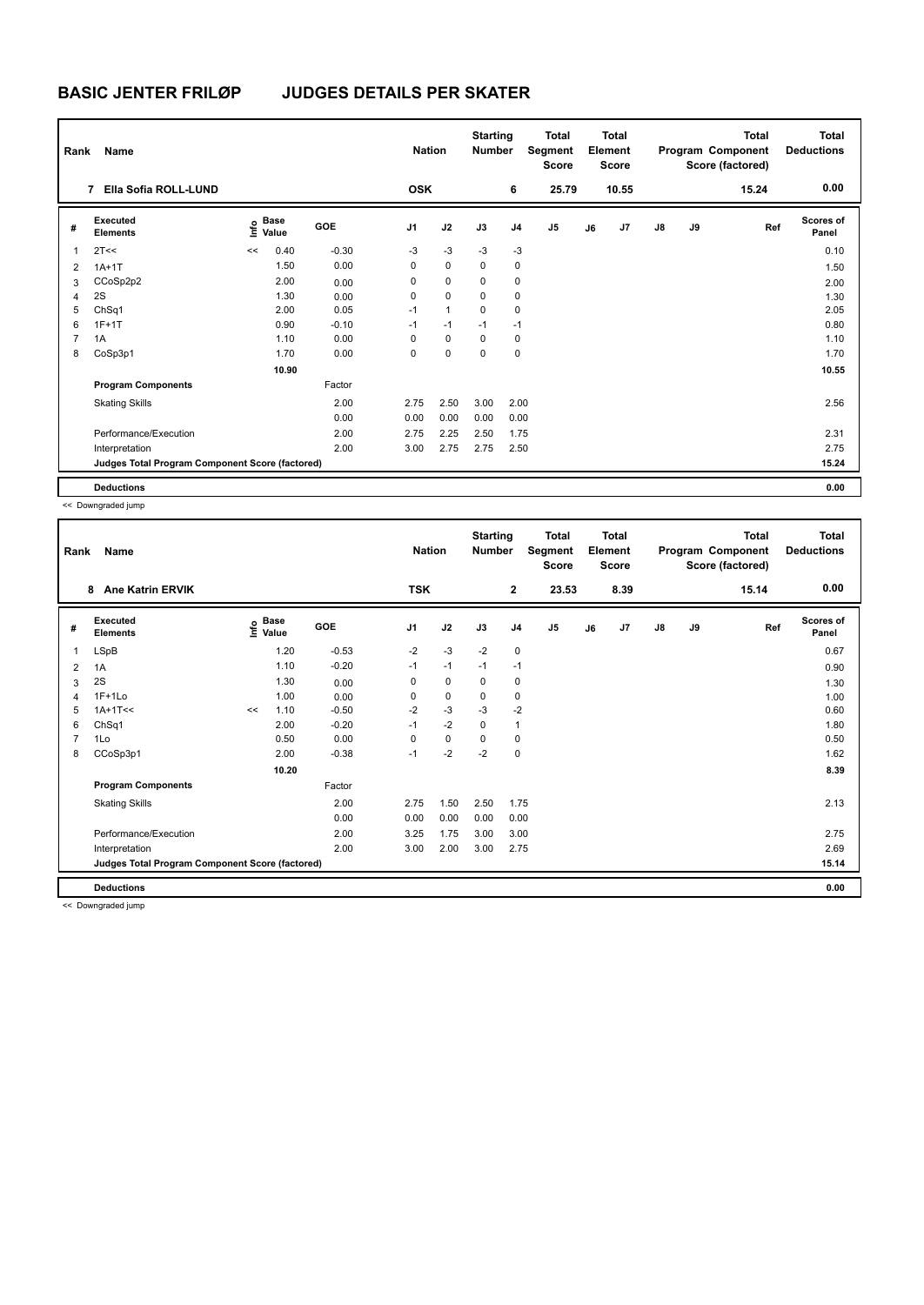| Rank           | Name                                            |    |                                      |                   | <b>Nation</b>  |              | <b>Starting</b><br><b>Number</b> |                | <b>Total</b><br>Segment<br><b>Score</b> |    | Total<br>Element<br><b>Score</b> |               |    | <b>Total</b><br>Program Component<br>Score (factored) | <b>Total</b><br><b>Deductions</b> |
|----------------|-------------------------------------------------|----|--------------------------------------|-------------------|----------------|--------------|----------------------------------|----------------|-----------------------------------------|----|----------------------------------|---------------|----|-------------------------------------------------------|-----------------------------------|
|                | <b>Amanda BJERKE</b><br>9                       |    |                                      |                   | <b>GKK</b>     |              |                                  | 3              | 23.12                                   |    | 10.00                            |               |    | 14.12                                                 | 1.00                              |
| #              | Executed<br><b>Elements</b>                     |    | Base<br>e <sup>Base</sup><br>⊆ Value | GOE               | J <sub>1</sub> | J2           | J3                               | J <sub>4</sub> | J <sub>5</sub>                          | J6 | J7                               | $\mathsf{J}8$ | J9 | Ref                                                   | <b>Scores of</b><br>Panel         |
| $\overline{1}$ | 2S                                              |    | 1.30                                 | $-0.60$           | $-3$           | $-3$         | $-3$                             | $-3$           |                                         |    |                                  |               |    |                                                       | 0.70                              |
| 2              | $1F+1Lo$                                        |    | 1.00                                 | 0.00              | 0              | $\mathbf 0$  | $\mathbf 0$                      | $\mathbf 0$    |                                         |    |                                  |               |    |                                                       | 1.00                              |
| 3              | CCoSp3p1                                        |    | 2.00                                 | 0.25              | 1              | $\mathbf 0$  | 0                                | $\mathbf{1}$   |                                         |    |                                  |               |    |                                                       | 2.25                              |
| 4              | $1A+1Lo$                                        |    | 1.60                                 | 0.00              | 0              | $\mathbf 0$  | 0                                | 0              |                                         |    |                                  |               |    |                                                       | 1.60                              |
| 5              | 2T<<                                            | << | 0.40                                 | $-0.30$           | $-3$           | $-3$         | $-3$                             | $-3$           |                                         |    |                                  |               |    |                                                       | 0.10                              |
| 6              | CoSp2p1                                         |    | 1.30                                 | 0.63              | 1              | $\mathbf{1}$ | 1                                | $\overline{2}$ |                                         |    |                                  |               |    |                                                       | 1.93                              |
| 7              | ChSq1                                           |    | 2.00                                 | $-0.08$           | 1              | $-1$         | $-1$                             | 0              |                                         |    |                                  |               |    |                                                       | 1.92                              |
| 8              | 1A                                              |    | 1.10                                 | $-0.60$           | $-3$           | $-3$         | $-3$                             | $-3$           |                                         |    |                                  |               |    |                                                       | 0.50                              |
|                |                                                 |    | 10.70                                |                   |                |              |                                  |                |                                         |    |                                  |               |    |                                                       | 10.00                             |
|                | <b>Program Components</b>                       |    |                                      | Factor            |                |              |                                  |                |                                         |    |                                  |               |    |                                                       |                                   |
|                | <b>Skating Skills</b>                           |    |                                      | 2.00              | 2.50           | 1.75         | 2.25                             | 1.75           |                                         |    |                                  |               |    |                                                       | 2.06                              |
|                |                                                 |    |                                      | 0.00              | 0.00           | 0.00         | 0.00                             | 0.00           |                                         |    |                                  |               |    |                                                       |                                   |
|                | Performance/Execution                           |    |                                      | 2.00              | 3.00           | 2.25         | 2.50                             | 2.00           |                                         |    |                                  |               |    |                                                       | 2.44                              |
|                | Interpretation                                  |    |                                      | 2.00              | 3.00           | 2.00         | 3.00                             | 2.25           |                                         |    |                                  |               |    |                                                       | 2.56                              |
|                | Judges Total Program Component Score (factored) |    |                                      |                   |                |              |                                  |                |                                         |    |                                  |               |    |                                                       | 14.12                             |
|                | <b>Deductions</b>                               |    |                                      | $-1.00$<br>Falls: |                |              |                                  |                |                                         |    |                                  |               |    |                                                       | $-1.00$                           |

<< Downgraded jump

| Rank | Name                                            |                   |         | <b>Nation</b>  |             | <b>Starting</b><br><b>Number</b> |                | Total<br>Segment<br><b>Score</b> |    | <b>Total</b><br>Element<br><b>Score</b> |               |    | <b>Total</b><br>Program Component<br>Score (factored) | Total<br><b>Deductions</b> |
|------|-------------------------------------------------|-------------------|---------|----------------|-------------|----------------------------------|----------------|----------------------------------|----|-----------------------------------------|---------------|----|-------------------------------------------------------|----------------------------|
|      | <b>Hedvig GUSTAVSEN</b><br>10                   |                   |         | <b>OI</b>      |             |                                  | $\overline{7}$ | 23.07                            |    | 9.45                                    |               |    | 13.62                                                 | 0.00                       |
| #    | <b>Executed</b><br><b>Elements</b>              | e Base<br>E Value | GOE     | J <sub>1</sub> | J2          | J3                               | J <sub>4</sub> | J <sub>5</sub>                   | J6 | J7                                      | $\mathsf{J}8$ | J9 | Ref                                                   | <b>Scores of</b><br>Panel  |
| 1    | 1A                                              | 1.10              | $-0.30$ | $-2$           | $-2$        | $-1$                             | $-1$           |                                  |    |                                         |               |    |                                                       | 0.80                       |
| 2    | 1F                                              | 0.50              | 0.05    | 0              | $\mathbf 0$ | 0                                | $\mathbf{1}$   |                                  |    |                                         |               |    |                                                       | 0.55                       |
| 3    | CCoSp3p2                                        | 2.50              | $-0.45$ | $-2$           | $-1$        | $-2$                             | $-1$           |                                  |    |                                         |               |    |                                                       | 2.05                       |
| 4    | 1A                                              | 1.10              | $-0.10$ | $-1$           | 0           | $-1$                             | 0              |                                  |    |                                         |               |    |                                                       | 1.00                       |
| 5    | 1Lo+1Lo                                         | 1.00              | 0.00    | 0              | $\mathbf 0$ | 0                                | 0              |                                  |    |                                         |               |    |                                                       | 1.00                       |
| 6    | CoSp2p1                                         | 1.30              | $-0.30$ | $-1$           | $-1$        | $-1$                             | $-1$           |                                  |    |                                         |               |    |                                                       | 1.00                       |
| 7    | ChSq1                                           | 2.00              | 0.05    | 0              | 0           | $-1$                             | $\mathbf{1}$   |                                  |    |                                         |               |    |                                                       | 2.05                       |
| 8    | $1F+1Lo$                                        | 1.00              | 0.00    | 0              | $\mathbf 0$ | $\mathbf 0$                      | $\mathbf 0$    |                                  |    |                                         |               |    |                                                       | 1.00                       |
|      |                                                 | 10.50             |         |                |             |                                  |                |                                  |    |                                         |               |    |                                                       | 9.45                       |
|      | <b>Program Components</b>                       |                   | Factor  |                |             |                                  |                |                                  |    |                                         |               |    |                                                       |                            |
|      | <b>Skating Skills</b>                           |                   | 2.00    | 2.50           | 2.00        | 1.75                             | 2.00           |                                  |    |                                         |               |    |                                                       | 2.06                       |
|      |                                                 |                   | 0.00    | 0.00           | 0.00        | 0.00                             | 0.00           |                                  |    |                                         |               |    |                                                       |                            |
|      | Performance/Execution                           |                   | 2.00    | 2.50           | 2.25        | 2.25                             | 2.25           |                                  |    |                                         |               |    |                                                       | 2.31                       |
|      | Interpretation                                  |                   | 2.00    | 2.75           | 2.50        | 2.00                             | 2.50           |                                  |    |                                         |               |    |                                                       | 2.44                       |
|      | Judges Total Program Component Score (factored) |                   |         |                |             |                                  |                |                                  |    |                                         |               |    |                                                       | 13.62                      |
|      | <b>Deductions</b>                               |                   |         |                |             |                                  |                |                                  |    |                                         |               |    |                                                       | 0.00                       |